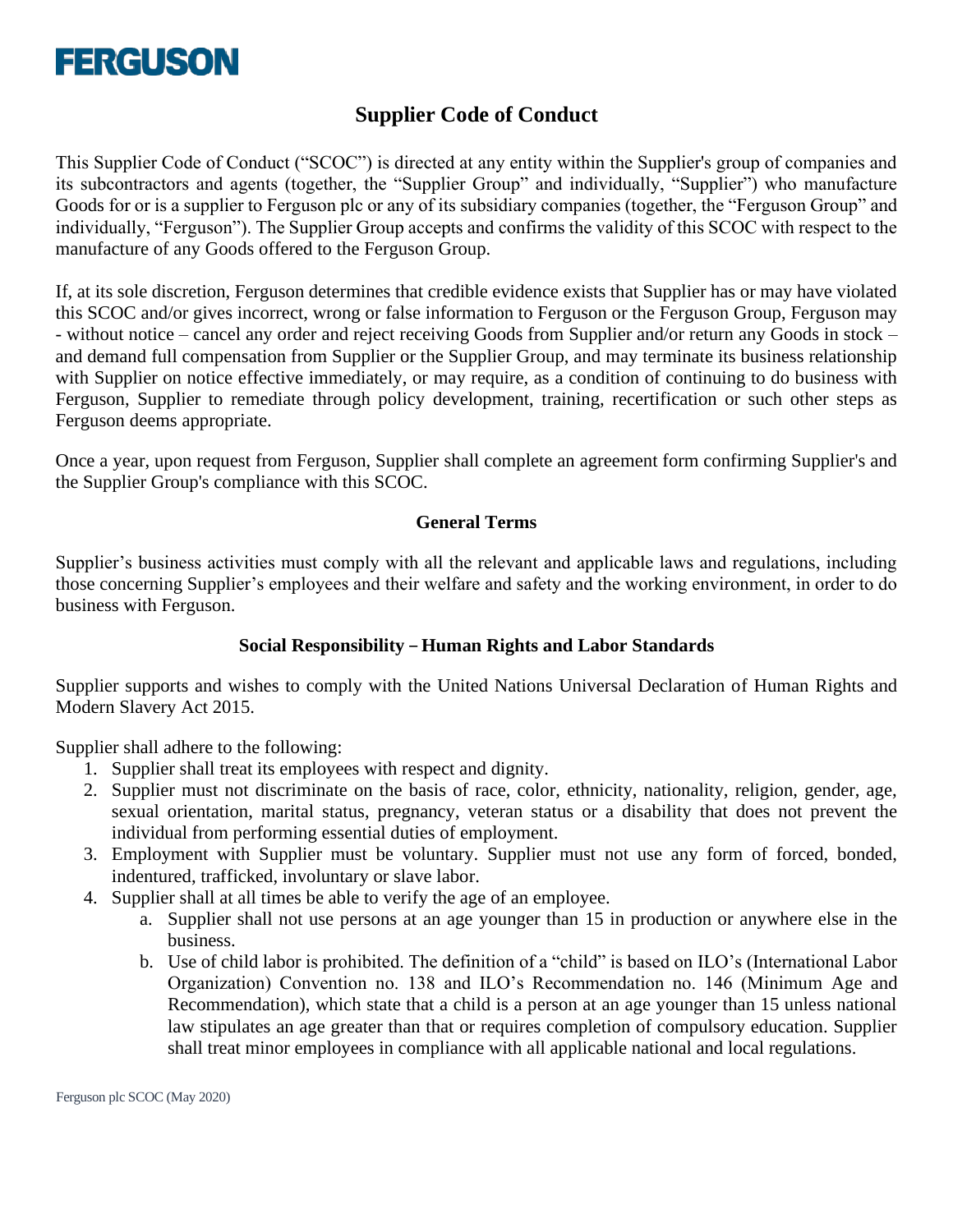- 5. Supplier shall comply with applicable laws and industry standards on working hours including overtime. Working hours must be planned in such a way that the employee can plan his/her own leisure time.
- 6. Supplier shall comply with current law concerning wages. The wages must meet the industry minimum standards of the specific country. Withholding wages must not be used as a disciplinary measure.
- 7. Supplier acknowledges the right of its employees to join legal associations and unionization.
- 8. Accommodation, if provided, should be clearly segregated from the factory or production area.

### **The Working Environment**

The Supplier shall treat its employees with respect and dignity and ensure a healthy and safe working environment where the sources of noise and air pollution are under control.

The Supplier shall adhere to the following:

- 1. Supplier's factory facilities must be well-maintained and kept in clean condition.
- 2. Supplier's employees will be protected against noise, air pollution, etc. by mandatory use of protective equipment against injuries to hearing, eyesight, respiratory passages, etc. Supplier's safety measures shall at a minimum require use of appropriate protective equipment for jobs that require exposure to hazardous work conditions and procedures for handling serious accidents that require treatment outside Supplier's premises.
- 3. Supplier shall ensure that passages, stairways and exits are unobstructed and the main exists are unlocked to facilitate emergency evacuation by its employees.
- 4. Supplier shall have procedures for handling of serious accidents that may require medical treatment outside of the Supplier's premises.
- 5. Supplier's employees shall not be subject to any physical, psychological or sexual harassment, punishment or abuse.
- 6. Supplier's employees shall have reasonable and acceptable access to drinking water and toilet facilities. Sanitary conditions should be satisfactory and kept clean.

### **The External Environment**

The Supplier shall comply with applicable national laws and regulations for protecting the environment.

### **Anti-Bribery and Corrupt Acts**

Supplier must not engage in any form of corrupt practices, including without limitation, extortion, fraud, false declarations, bribery, or money laundering.

Supplier must prohibit its employees, subcontractors, or others operating under Supplier's control from offering or accepting any cash payment, gift (other than promotional items or gifts of nominal value) or gratuity to or from any employee, subcontractor, or agent of Ferguson to secure an improper advantage or inappropriately influence the recipient, including but not limited to influencing the outcome of any audits and/or site inspection visits conducted by or on behalf of Ferguson. In addition, Supplier shall not pay for travel (public transportation, including airfare, hotel, etc.) or entertainment for any Ferguson associates or agents who are conducting an audit or site inspection visit of Supplier, nor provide meals unless provided on-site or due to limited dining option availability, in which case Ferguson may reimburse Supplier for such meal expense.

Supplier shall report to Ferguson any solicitation or acceptance by a Ferguson employee or agent of a cash payment, gift or gratuity from an employee or agent of Supplier in violation of this SCOC.